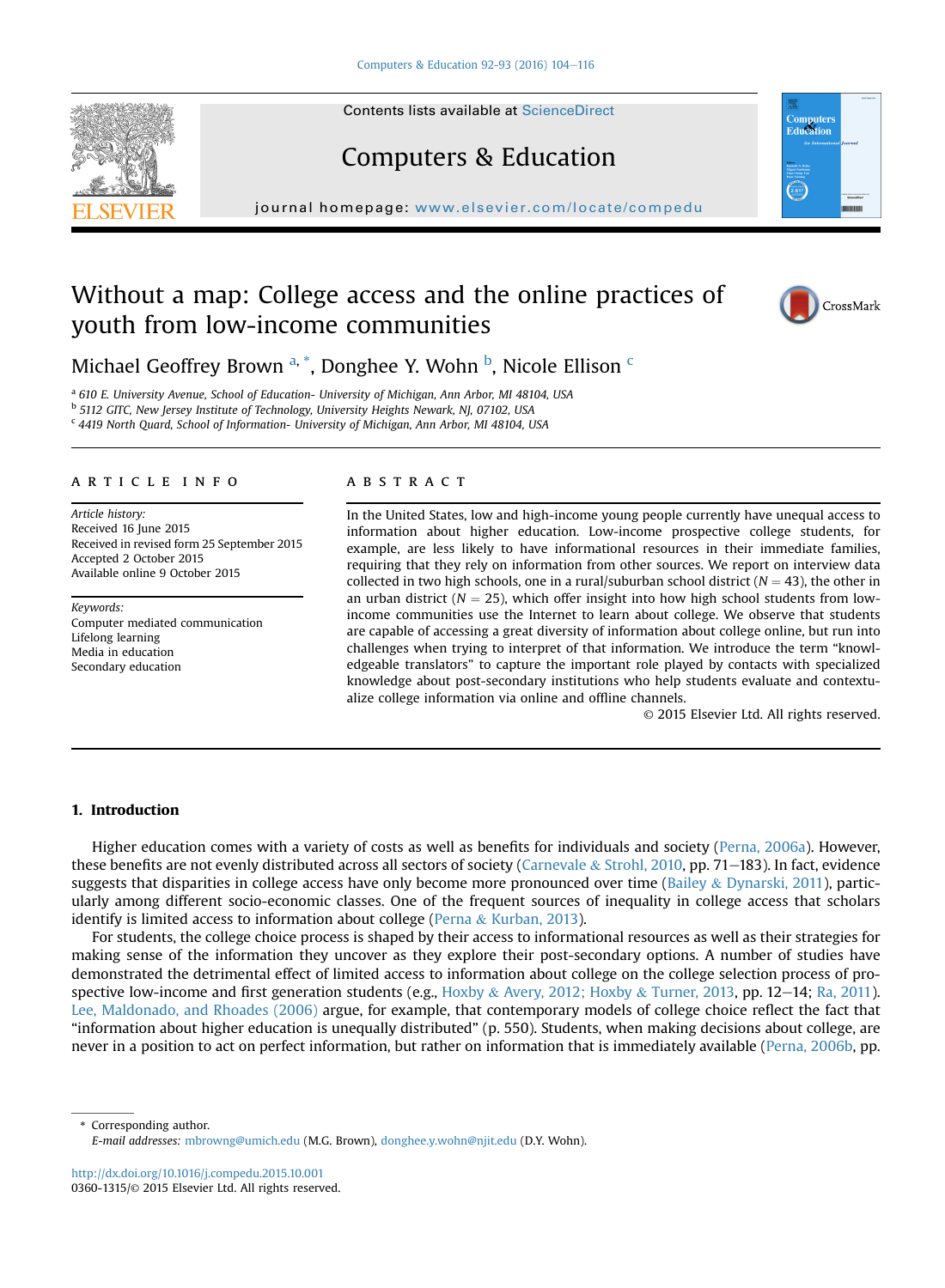99–157). These decisions are rational because they are based on the information at hand ([DesJardins](#page-11-0) & [Toutkoushian, 2005](#page-11-0)), but they may not allow students to capitalize on potential opportunities.

Access to new social media platforms and online information might address some of the existing disparities in access to information about college, providing students with a potentially unbounded source of information about college life, costs, and application requirements. Prior research has found that having access to informational support via social media is correlated with college aspirations for first generation students, perhaps because they have less informational support in their immediate families [\(Wohn, Ellison, Khan, Fewins-Bliss,](#page-12-0) & [Gray, 2013\)](#page-12-0). We know very little, however, about how underrepresented youth like low-income and first generation students are able to access, make sense of, and apply college-related information they access via social media and other online resources. For this study, we conducted in-depth interviews with low-income high school students in rural and urban Michigan ( $N = 68$ ) in order to examine the online skills, strategies, and resources students use as they explore their post-secondary futures.

## 2. Challenges in college choice

Possessing knowledge of college life, costs, and application requirements is essential for making the transition to college ([Conley](#page-11-0) & [Seburn, 2014\)](#page-11-0), but there are multiple challenges that a student must overcome to first obtain and then understand information about college. The information seeking processes of adolescents are, in general, wrought with uncertainty, confusion, and frustration [\(Kuhlthau, 1993](#page-12-0)). Several factors can contribute to this problem, including lack of targeted information, social circumstances that impede access, information overload, and affective factors like uncertainty and confusion, which can affect relevance judgments about information as much as one's cognitive skill level [\(Kuhlthau, 1993](#page-12-0)).

#### 2.1. Sources of college information

Traditionally, institutions have used viewbook-style brochures to appeal to prospective students and provide introductory information about campus life [\(Hartley](#page-11-0) & [Morphew, 2008\)](#page-11-0). In addition to printed materials like brochures, students are increasingly accessing informational resources through the web. The National Research Center for College and University Admissions reports that 82% of students used institutional websites to get information about college, and half of respondents said that the information they found informed their decision-making ([Noel-Levitz, 2014](#page-12-0)).

College websites, however, can be a confusing source of information for the prospective student. While most institutions make their marketing materials widely available online, whether this information is easily understandable for a young person unfamiliar with higher education contexts is unclear. College websites are notable for their similarity to one another, making it difficult to distinguish between them ([Saichaie, 2011\)](#page-12-0). Additionally, the majority of sites focus on similar types of information: institutional mission, teaching and learning environments, and campus life ([Saichaie](#page-12-0) & [Morphew, 2014](#page-12-0)).

These websites also cater to multiple audiences, such as current students, faculty, staff, and alumni – not just prospective students. The multiple audiences and goals these sites have to support may explain in part the perceived lack of relevant information specifically targeting prospective students [\(Schneider](#page-12-0) & [Bruton, 2004](#page-12-0)). So despite the fact that institutions make information publicly available through a variety of channels, this information may not address the salient needs of students and, in some cases, may actually generate more confusion than clarity [\(Hartley](#page-11-0) & [Morphew, 2008\)](#page-11-0).

One way to mitigate issues associated with exposure to decontextualized information about college may be via tailored information. Recent evidence suggests that exposure to customized information might improve the likelihood that lowincome students will pursue post-secondary education. In one study, low-income students and their families were provided with three different informational interventions about college costs while having their taxes prepared. Students who received the information that was specifically tailored to them through direct consultation with an accountant about the potential costs of college were significantly more likely to enroll in post-secondary institutions than students who received no intervention ([Bettinger, Long, Oreopoulos,](#page-11-0) & [Sanbonmatsu, 2009; Bettinger Long, Oreopolulos,](#page-11-0) & [Sanbonmatsu, 2012](#page-11-0)). Similarly, low-income high school students in an urban school district who were shown a video about the potential economic benefits of a college education reported greater intention to enroll than students who did not view the informational video ([Oreopoulos](#page-12-0) & [Dunn, 2013](#page-12-0)). High achieving, low-income students who received tailored admissions information were also more likely to apply to selective institutions than students with similar backgrounds who did not receive personalized informational packages ([Hoxby](#page-11-0) & [Turner, 2013\)](#page-11-0). Tailored informational interventions might help students make rationalized decisions about their post-secondary futures.

## 2.2. Social factors

As researchers argue, individual, family, and community factors can shape how students acquire college knowledge, and may support or deter acquisition [\(Ra, 2011](#page-12-0)). The lack of supportive resources that help students develop college knowledge may perpetuate the existing divide in college access. For example, a significant number of gifted and talented first generation students are likely to choose to attend more expensive, less selective institutions because of decisions they make based on inaccurate assessments of their prospects [\(Hoxby](#page-11-0) & [Avery, 2012\)](#page-11-0). This is a particularly salient issue for young people from low-income communities or those who will be the first generation to attend college, as they are less likely to have information resources available in their families.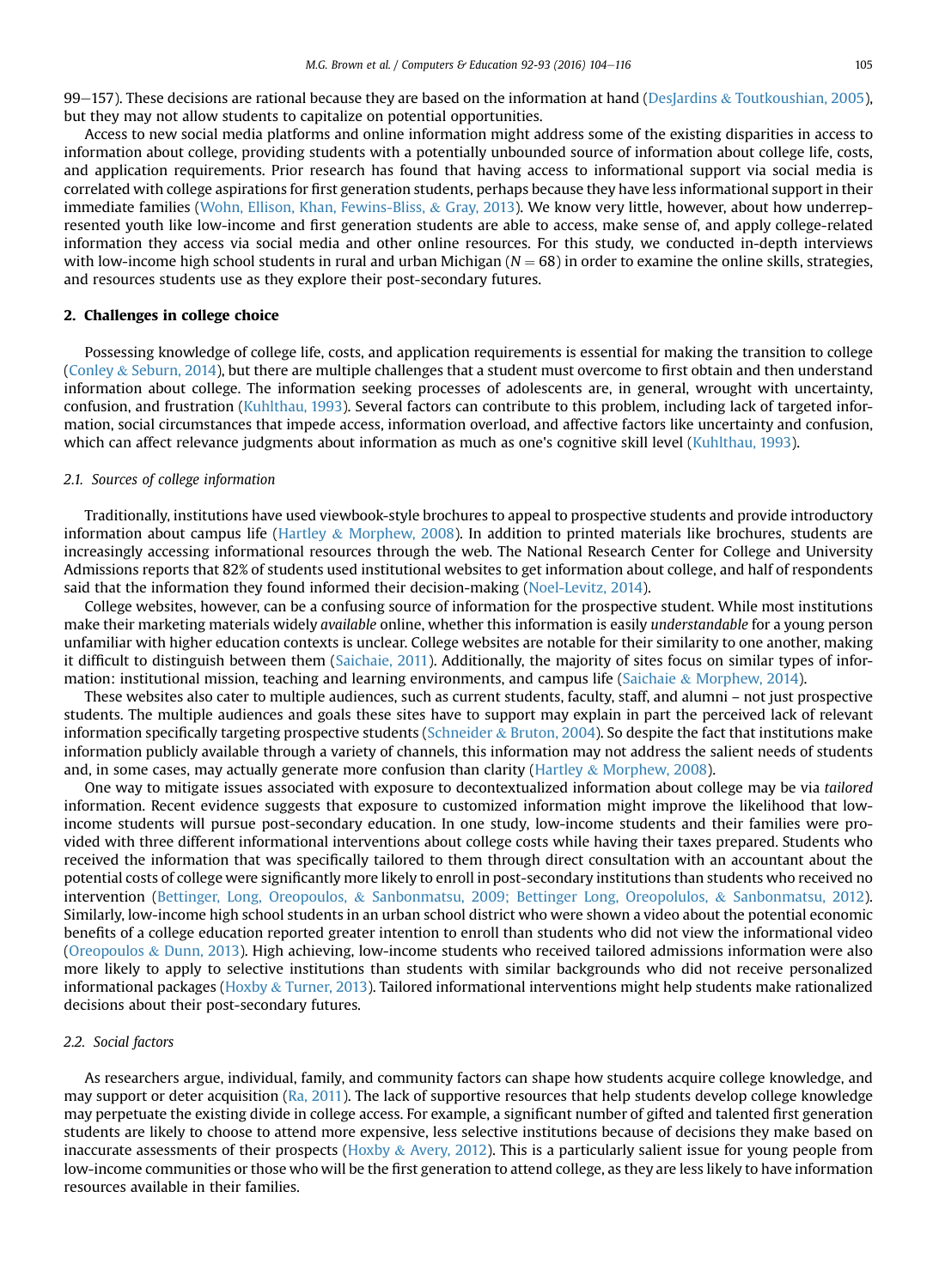The proliferation of online information does not necessarily address these information gaps. In the same way that a young person's personal habitus (their individual and family context) might inform their college going choices ([Perna, 2006a,](#page-12-0) [2006b](#page-12-0)), one's online information seeking and analysis practices are largely shaped by his or her social conditions. A signif-icant body of empirical research suggests that a digital divide exists along the boundaries of social class [\(Cooper](#page-11-0)  $&$  [Weaver,](#page-11-0) [2003; DiMaggio, Hargittai, Celeste,](#page-11-0) & [Shafer, 2004; Hargittai](#page-11-0) & [Hinnant, 2008; Junco, Merson,](#page-11-0) & [Salter, 2010; Rideout, Foehr,](#page-11-0) & [Roberts, 2010](#page-11-0)), which may complicate students' ability to access information sources about college. In a study of adolescents, [Hargittai \(2010\)](#page-11-0) noted that "socioeconomic status is an important predictor of how people are incorporating the Web into their everyday lives, with those from more privileged backgrounds using it in more informed ways for a larger number of activities" (p. 92). In a study of adolescents' online information seeking behavior for homework and for everyday life needs, researchers determined that socio-economic status (SES) was a strong predictor of ability and confidence ([Eynon](#page-11-0)  $\&$ [Malmberg, 2011](#page-11-0)).

Information seeking behavior may be directly affected by the informational resources that a young person has in their home environment. The children of the educated who live in homes with more resources benefit more from online information seeking than their less advantaged peers [\(Zillien](#page-12-0) & [Hargittai, 2009\)](#page-12-0). [Brinkman, Gibson, and Presnell \(2013\)](#page-11-0) examined the information seeking behavior of first generation college students and noted substantial differences between firstgeneration prospective college students and their peers who were the children of college graduates. In particular, first generation college students perceived themselves at an information deficit when comparing themselves to peers whose parents graduated from college. This resulted in students feeling overwhelmed by the information-seeking process. The students felt that their parents were unable to help them make sense of the information they discovered, and were confused by conflicting messages of the programs and interventions designed to assist with the transition to college (including recruitment and orientation materials).

## 3. A literacy perspective

One lens through which to understand this issue is the concept of literacy. Students need to acquire literacy in a variety of domains to make their way to and through post-secondary education [\(Gildersleeve, 2010](#page-11-0)). In this paper, we understand literacy "as a repertoire of changing practices for communicating purposefully in multiple social and cultural contexts" ([Mills,](#page-12-0) [2010](#page-12-0), p. 247). Fostering the ability to acquire and develop digital literacies is essential if we aim to create "more equitable futures for young people" [\(Vickery, 2014,](#page-12-0) p. 84). The appropriate use of social media and online resources are part of a repertoire of 21st century digital literacies – what have been termed "new literacies" by scholars in this area ([Ahn, 2013; Coiro,](#page-11-0) [Knobel, Lankshear,](#page-11-0) & [Leu, 2008; Greenhow](#page-11-0) & [Gleason, 2012](#page-11-0)). New and emerging literacies are composed of the "skills, strategies, dispositions and social practices" ([Coiro et al., 2008](#page-11-0) p. 14) that are required to harness the affordances of new information and communication technologies (ICTs). In particular, new literacy scholars are interested in exploring how literacy practices are developed by adolescents in informal virtual contexts and the ways in which these practices are supported or distorted by schooling ([Greenhow](#page-11-0) & [Robelia, 2009\)](#page-11-0).

A number of scholars have developed frameworks for conceptualizing literacies that emerge from online practices [\(Ahn,](#page-11-0) [2013; Greenhow](#page-11-0) & [Robelia, 2009](#page-11-0)). For example, [Jenkins \(2006\)](#page-11-0) identified a number of requisite skills for participating in new media environments. Included among those skills are (1) the ability to search for, synthesize, and share information, (2) the ability to network, and (3) the ability to distribute cognition through the use of information and tools that expand mental capacity. The literate usage of information in new media environments also relies upon an individual's ability to "collaborate and pool knowledge effectively" ([Ahn, 2013,](#page-11-0) p. 2).

When exploring online information, users adopt "appropriate information behavior to obtain, through whatever channel or medium, information well fitted to information needs, together with critical awareness of the importance of wise and ethical use of information in society"; these successful behaviors and orientation constitute "information literacy" [\(Johnston](#page-11-0) & [Webber, 2003](#page-11-0), p. 336). Scholarly interest in information literacy practices emerged in tandem with the introduction of rapid changes in "the multiplicity of communications channels, media, and protocols, tied to the availability and convergence of new technologies" [\(Mills, 2010](#page-12-0), p. 250). While previous generations of prospective students primarily relied upon face-to-face interactions and printed (hard copy) resources to learn about college, today a variety of online tools and social media platforms are now available, potentially providing students with dynamic real time information about college life. Literate users of information can recognize an informational need, possess knowledge of how to find, analyze, and evaluate information they obtain through online contexts and tools [\(Association of College, Research Libraries,](#page-11-0) & [American Library Association,](#page-11-0) [2000\)](#page-11-0), and, in the case of college access, literate users have skills for applying information to their own exploration of post-secondary opportunities. They also understand how to effectively participate in online communities.

The skills connected to sophisticated use of the Internet for learning about college could potentially expand students' informational resources, which are otherwise bounded by their personal habitus ([Bourdieu, 2005,](#page-11-0) pp. 43–49; [Perna, 2006b](#page-12-0)) and the organizational habitus of their high school [\(McDonough, 1997](#page-12-0)). Students' ability to acquire the literacies and skills that expand social networks is especially important for youth underrepresented in post-secondary education [\(Vickery, 2014](#page-12-0)). In short, the network characteristics, capacities and skills, and orientations of the institutional agents like teachers and counselors that "low-status" youth encounter can shape their college access [\(Stanton-Salazar, 2011\)](#page-12-0). We focused our research on low-income youth as this population may have the most to gain from digital technologies that bridge information disparities. Focusing on extreme cases, like students who are the least likely to encounter information about college in their day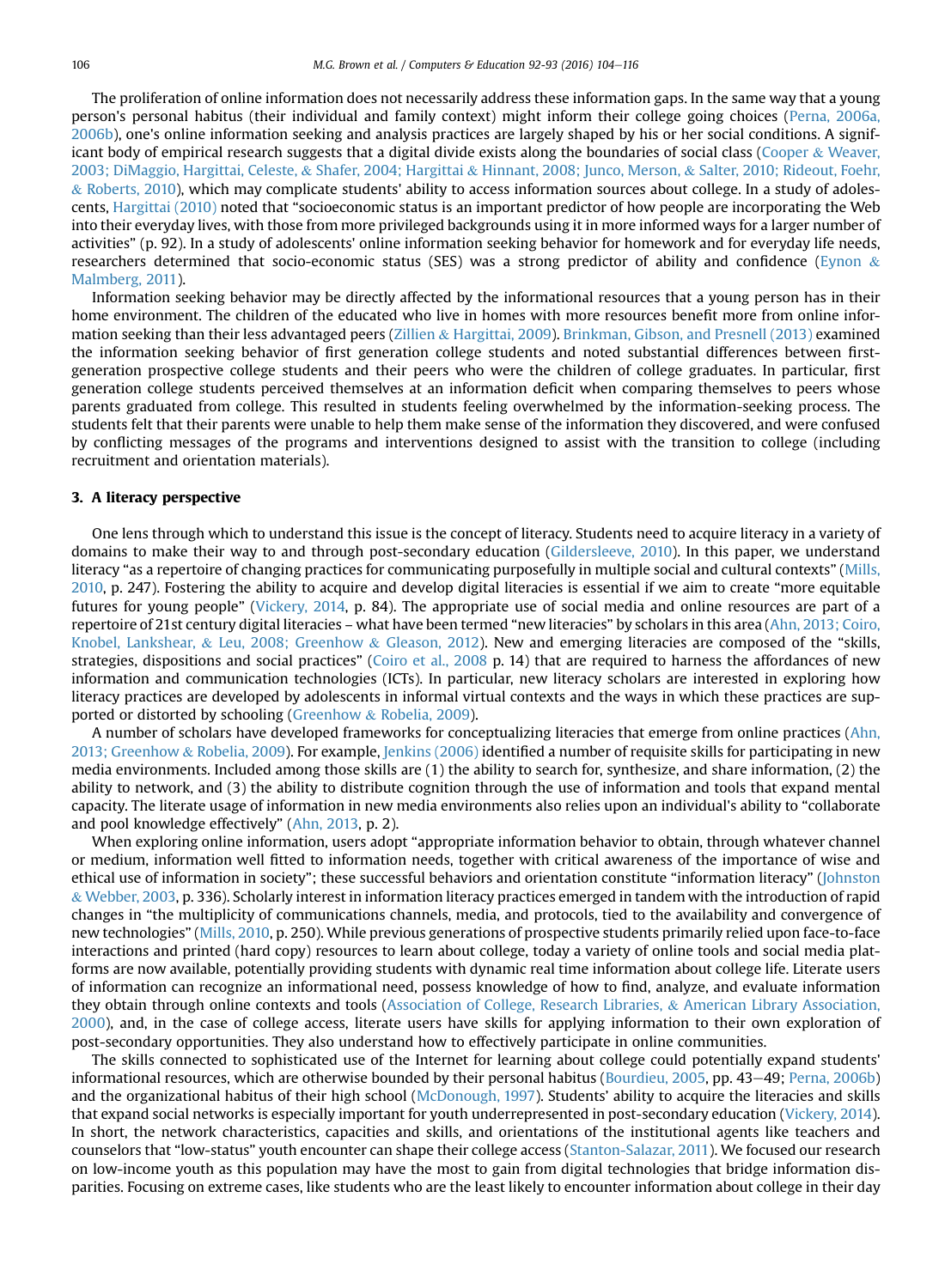to day lives, has the potential to uncover assumptions and norms about the phenomenon of interest that are difficult to identify in studies of typical cases ([Patton, 2014](#page-12-0)). In this study, we were interested in the extent to which student developed skills and strategies to explore college online in order to complement or compensate for the absence of other resources that might support their college information seeking.

We are thus interested in how students employ and develop skills and strategies to explore and understand college information online:

RQ1: What skills and strategies do high school students from low-income communities use to access information about college online?

RQ2: How do high school students from low-income communities analyze and evaluate the information they find online?

## 4. Method

## 4.1. Participants

We conducted in-depth, semi-structured, one-on-one interviews with high school students from urban and rural schools in Michigan ( $N = 68$ ) over two separate data collections. The first was interviews with 43 students at three public high schools in suburban and rural Muskegon, MI in 2012. The second was with students at three co-located high schools in urban Detroit,  $M<sub>1</sub>(N = 25)$  in 2013. The two waves of data collection allowed us to explore our phenomena of interest among rural, suburban, and urban low-income youth, as prior research suggests that differences in geography and school districts may inform students' post-secondary information seeking [\(McDonough, 1997](#page-12-0)). Juniors and seniors were included in the study sample as prior research suggests this is the period when students' information seeking about college begins in earnest ([Hossler, Schmit,](#page-11-0) & [Vesper, 1999](#page-11-0)).

Both data collection efforts were part of a larger research project focusing on college access and social media use. The interview protocol contained questions about: (1) how and where students accessed information about college online; (2) how students evaluated the information they found, (3) who provided students with college guidance and support beyond their online information seeking; and (4) how online resources translated into actionable behaviors. All study procedures were reviewed and approved by the researchers' institutional review board. According to the U.S. Census, more than half of the families in the school districts where we did our data collection were considered low-income ([Ingram, Parker, Schenker,](#page-11-0) [Weed., Hamilton,](#page-11-0) & [Arias, 2014\)](#page-11-0). In-text quotations are followed by demographic information about the participant including gender (Male-M, Female-F) and location (Detroit/Muskegon).

#### 4.1.1. Muskegon sample

The Muskegon sample included 20 juniors and 23 seniors from three high schools in the same district, which spanned both rural and suburban areas. Twenty-four females and 19 males participated in the interviews. They were mostly White (77%), followed by Black (12%). 60% reported that they were eligible for free or reduced lunch at school. Only three of the 43 participants said that at least one of their parents graduated from college.

#### 4.1.2. Detroit sample

The Detroit sample was drawn from three co-located high schools with an average enrollment of about 300 students. About 65% of students at each school received free federal lunch [\(Detroit Public Schools, 2014](#page-11-0)). The demographic make up of each school is similar: each school enrolls, on average, 95% Black students with small populations of Latino, Asian, and White students according to district demographics [\(Detroit Public Schools, 2014\)](#page-11-0). The average ACT score at all three schools is five points below the state average ([Detroit Public Schools, 2014](#page-11-0)). Of the 25 students we interviewed, 24 participants self identified as Black or African-American and one identified as Asian. Participants were 17 or 18 years old. In terms of gender, 14 respondents were women and 11 were men.

#### 4.2. Data analysis

Our analysis of the interview data focused on understanding how students used information they obtained online to inform their college choice process. Each transcript was coded by two members of the research team to develop an initial set of emerging codes, which were negotiated in a series of meetings among the project team of trained qualitative researchers for both data collection efforts. Throughout the process we maintained an audit trail of our data collection and analysis process, which allowed us to trace how we achieved our conclusions ([Lincoln](#page-12-0) & [Guba, 1985\)](#page-12-0). We also gave due consideration to the few interviewees in our sample who provided negative cases ([Maxwell, 2012\)](#page-12-0). During both the data collection effort and the analysis, we engaged in peer debriefs to ensure that our interpretations of an event or a transcript converged ([Miles,](#page-12-0) [Huberman,](#page-12-0) & Saldaña, 2014).

During the initial phase of analysis, the practices that students engaged in to access, analyze, evaluate and apply information emerged early on as a frequently recurring theme in students' transcripts. At this point in our process, existing research on information literacy provided sensitizing concepts; specifically we attended to how students discovered,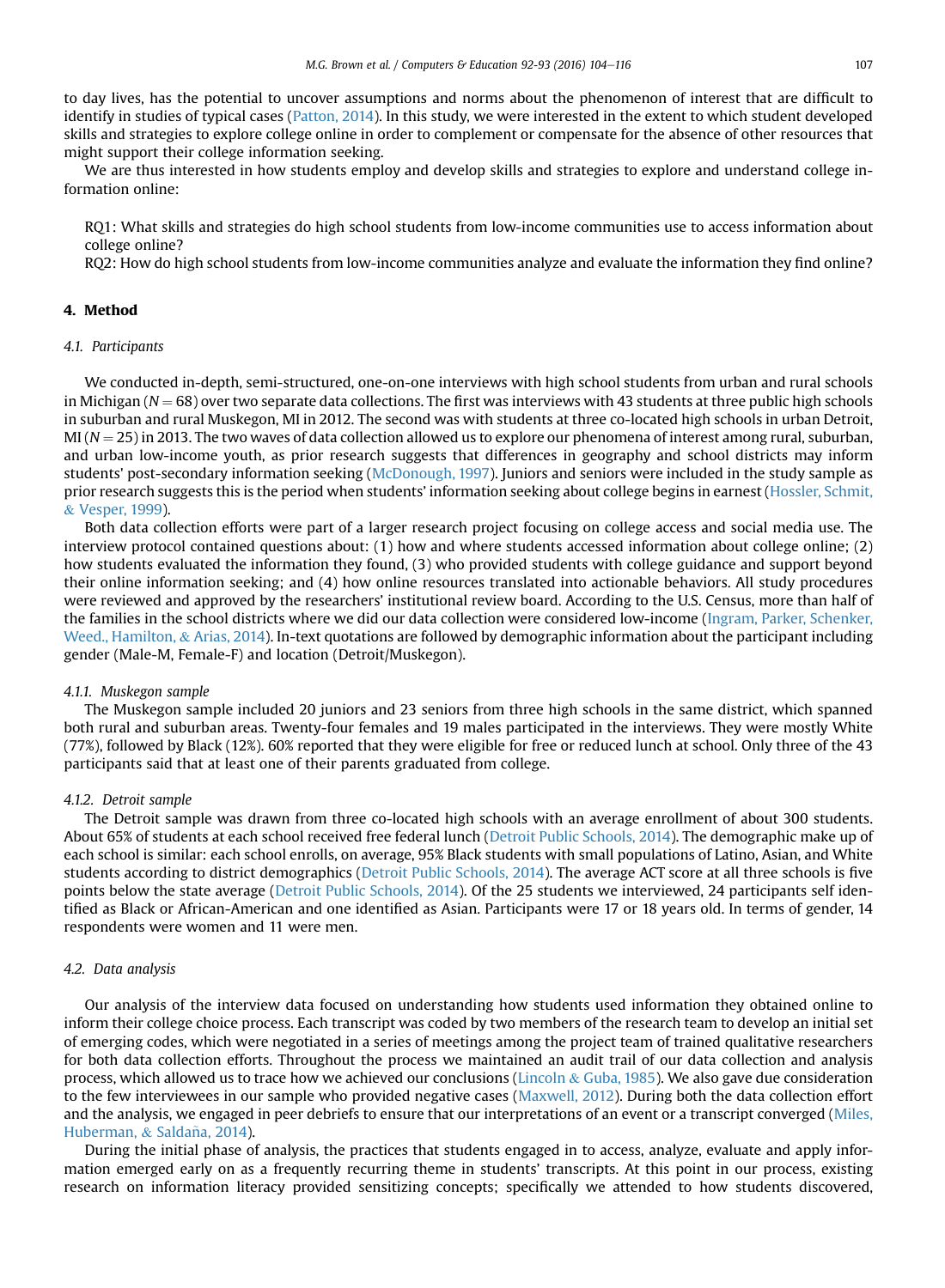analyzed, evaluated, and applied information as had been previously observed by other researchers (e.g. [Livingstone, 2004](#page-12-0)). Those four broad practices served as initial codes to help the research team identify cross-cutting themes. The first author reanalyzed all of the transcripts from the Detroit sample and the second author reviewed all of the transcripts from the Muskegon sample for examples of information literacy practices. Each example was placed into a meta-matrix with the focal information literacy practices (discover, analyze, evaluate, and apply) as categories. As the matrix was constructed, the research team negotiated any discrepancies in the definitions of each practice. The meta-matrix allows researchers to trace the link between data, codes identified by the researcher, and themes that cut across the data. The research team then reviewed the meta-matrix to identify higher order themes within each practice, across practices, and across contexts as proposed by [Miles et al. \(2014\).](#page-12-0) The team also investigated negative cases as highlighted by the matrix. Through this process a clear definition for each practice emerged with relevant examples.

## 5. Findings

5.1. Accessing, seeking, and encountering information

Interviewer: "Where do you get information about college?"

Participant: "Mostly [on] the Internet." (Muskegon, F)

Our first research question asked about the skills and strategies students engage in as they access information about college online. Overall, our participants believed that they were generally skilled at finding college-related information online. Students were able to find a great deal of information about certain aspects of college life. For example, information about costs, program rankings, and institution amenities were easy to access from institutional websites. Institutional websites provide information in a way that allowed students to drill down into the particulars.

[On a university website] I look up my field and it shows me like how strong, how good their field is for that, and their program, and how many classes I'll have to take, and it just gives me a lot of information. (Detroit, M)

Students reported that they often started with search engines in order to get a sense of the informational resources available. As one senior described when we asked how he learns about college, "If I was just kind of say it blunt: Google. Definitely type in what I want to know" (Detroit, M). Another student described using search engines to narrow his search. "I would Google in 'What are the top ten colleges for this sort of thing?' I believe it was Yale, Princeton, U of M (Detroit, M)." The student then investigated individual programs having narrowed his search from an array of options.

Students frequently sought out comparative information through websites that provided aggregated information about different institutions. Our participants described websites like the College Board ([www.collegeboard.org](http://www.collegeboard.org)) where large amounts of comparative information about colleges and universities were available. Students returned to these sites again and again as a launching pad. One student who visited the website frequently explained, "They give you like what they're looking for [as] a student, so it's basically the whole general, smörgåsbord thing" (Muskegon, M).

This purposeful information seeking led to the development of routines in which students often started with a broad question at a site like the College Board and would then proceed to individual institutional sites to access more information about a specific school that fit their search criteria. Generalist websites like the College Board, one participant explained,

have like, all these things that [you] want in a college. So they put them in there and they write it down for you, and then from there you got the general information on the college, the scholarship stuff that they give students, the amount, like the whole amount not the just the tuition and stuff. And then they send you next to [the institution's] website (Muskegon, F)

Given the large number of post-secondary institutions in the U.S. and the wide variety of pathways students can take, these aggregate sites potentially help students give shape and form to their information-seeking process.

Capitalizing on the opportunities and resources available through the affordances of social network sites – such as the ability to locate new posts by searching on a specific hashtag – was a common practice among students who had specific information needs not well addressed by institutional or aggregator websites. For instance, a number of students from our Detroit study identified Historically Black Colleges and Universities (HBCUs) as a type of institution that held great appeal. These students were likely to activate their online social networks to access information about those colleges, drawing resources from teachers, guidance counselors, peers enrolled at HBCUs, and family members.

In addition to purposeful information seeking, students were unintentionally exposed to information about college through social media sites such as Facebook, where college-enrolled peers and family members shared information and images of college life. One Detroit student described observing campus life through the status updates of friends in college:

The majority of [my connections on Facebook] are in college, so with them writing their experiences and what's going on there, it helps me out a little bit. Especially with deciding schools, because some of them, they go to…. all these different types of schools, and when they write their experiences or how complicated a course is, then I know how to kinda navigate around what I want to do (Detroit, F).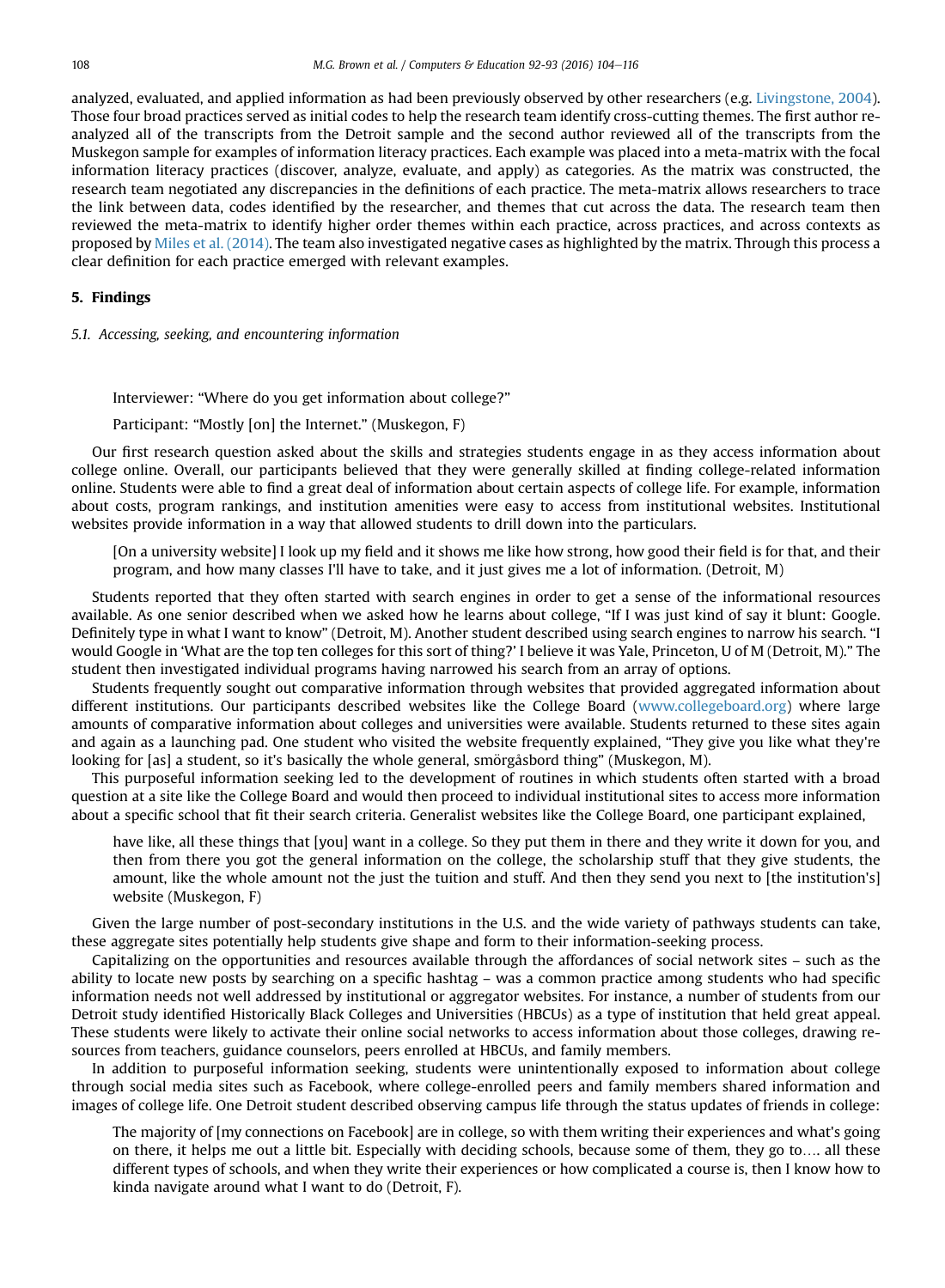In addition to providing students with an expansive view of campus life, encountering personal posts about college could inspire future information seeking. One student recalled that "sometimes when I see that [social media post about college], it will spark an interest in me to go and look at some college things" (Detroit, M), just one example of instances in which participants encountered information about college on social media that spurred subsequent episodes of learning about college through other, more targeted online resources.

Social media also exposed students to diverse aspects of college life. For example, students used Twitter hashtags to seek out information about diverse features of campus life.

I'll use the hashtag to help me…. you gotta use the hashtag to limit what you want to see… Okay, show me pictures of [State University], I need to see [State University] Marching Band. It may not be a page for [State University] Marching Band, but here is a page for Marching Bands. I will go through their followers and see if [State University] is in there somewhere (Detroit, M).

Similarly, a number of students we spoke with reported connecting on social media with the official accounts of college teams or the social media accounts of individual players. One male student-athlete in Detroit followed players who had played in Detroit high schools, and cited the exposure to other athletes' perspectives on college life as a motivating force. Another student in Muskegon "followed" an institution's marching band on Twitter and cultivated an interest in the school (and encountered alternative images of campus life) through his interest. Students followed step teams, admissions officers, and students at their 'dream schools,' providing them multiple points of entry to learn about college life.

Students also encountered information about college by interacting with institutional social media accounts, as these Twitter and Facebook accounts often broadcast information about campus life, such as updates on athletics and campus amenities. One student (Muskegon, F) described the advantage of 'friending' institutional accounts, which allowed her to learn about "new classes, or types of classes, the credits... it just informed me a lot about college."

Students also relied on curated informational resources. For example, a guidance counselor in Muskegon created a Facebook Page to share information with students and remind them of deadlines. As a student noted,

[The guidance counselor] created a [Facebook] "Page" for seniors and juniors who want to know more information and get websites and get a lot of information and get more in depth with what you want to do (Muskegon, F)

The Facebook Page functioned as an alternative method of information gathering. These experiences outside of the classroom helped students orient themselves to the information-seeking process and enabled them to connect in-school learning experiences with informal exposure to and seeking of information.

In summary, most of our participants reported little or no difficulties finding information online. They were utilizing institutional resources, aggregated information through web portals, and both formal and informal information through sought and encountered during social media participation.

#### 5.2. Making sense of information

"I think I should just be able to say, 'I want to go [to this college]'."(Muskegon, M)

Our second research question asked about how students assess the information they find online. Although students were able to easily access information, they had a challenging time with analyzing and evaluating the information they encountered. Information seeking and processing were for many students simultaneous and iterative activities. Students would access information about a college or university, attempt to make sense of it, and then engage in a new round of information seeking based on their understanding.

Students frequently used evaluation criteria created by others like rankings websites, financial aid calculators, and admission probability tools to support their evaluation of information. Not all information is created equal, nor are all forms of analysis as frictionless as having one's interest sparked by encountering new information. Online resources like the College Board website helped students access information and were sometimes also used to support information evaluation – making determinations about credibility, although sometimes the logic behind their results was not transparent.

Our participants reported that they were more likely to use tools from sites they perceived as authoritative, although they were sometimes challenged to determine the credibility and validity of that information. For many of our participants, a website's domain was a key indication of credibility. As one student told us, "I don't really trust any other website. I just go straight to that '.edu' (Detroit, M)." Our participants' experiences suggest that students' ability to make credibility judgments about the information they received online may in part shape their post-secondary information seeking. For example, participants found online tools that helped them estimate the likelihood of admission to a particular institution. As one student (Muskegon, F) described, "they have this scale on [the website] whether, say, you have a high chance of getting into college, medium chance, or a low chance." These tools, from the perspective of students we spoke with, appeared to demystify the process, and help students make determinations about what schools presented 'realistic' opportunities.

When using the Internet to learn about college, students relied extensively on rankings from sources they perceived as authoritative, such as U.S. News and World Report. In some cases, rankings served to help students identify institutions to research further. One student described his criteria for evaluating schools, which involved "the ranking of the university and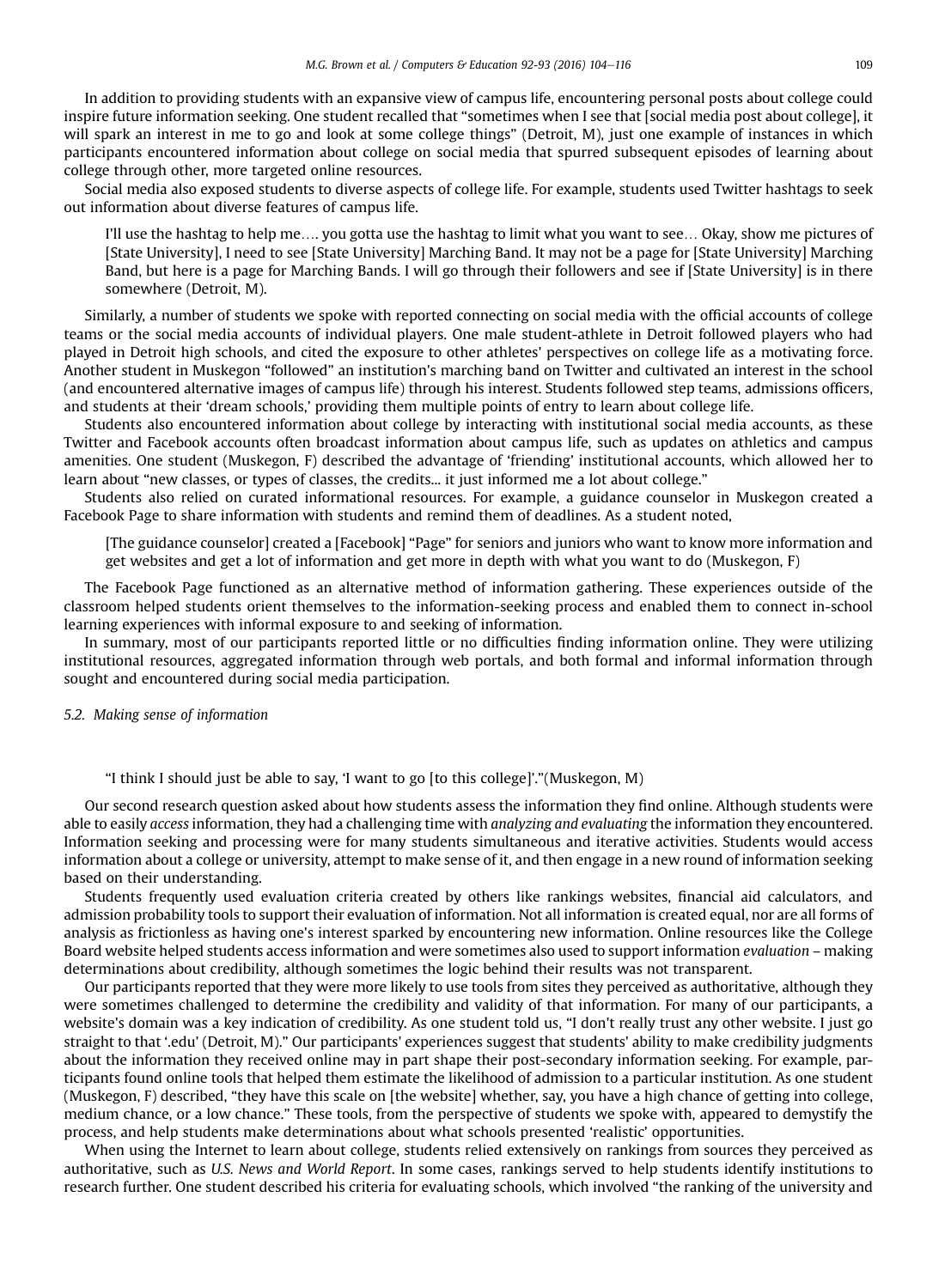the (ranking of the) field that I'm going into" at the universities he was considering (Detroit, M). Another student, in contrast to his peers who sought out the guidance counselor to help simplify information, preferred using tools he found through the Internet:

Instead of just getting information from college advisors I go onto the Internet and research what are [each schools'] ranks. Research different things like the ratio of how many students they have in the classrooms. I research the percentage of graduates they have, percentage of graduates within a major (Detroit, M).

Rankings, as well as probability of admission tools and financial aid calculators, were quantitative representations that were designed to aid in the process of evaluation. However, when we asked, few students knew what factors contributed to differences in school rankings beyond reputation. Additionally, the lack of transparency in how financial aid calculators or admissions probability heuristics were calculated did little to make the process transparent for students.

For students who considered social media an unreliable information source, receiving the information from an offline reliable resource was important.

I wouldn't use (Facebook) to search up nothing about college. I wouldn't depend on the information I get from there unless it's like a college page… Other than that, I wouldn't use a social network for that. (Muskegon, M)

Although a number of our students used social media to learn about college, a small group of students did not consider social media an appropriate venue for information seeking about college. These students expressed preferences for information from authoritative sources like institutional websites and institutional agents like guidance counselors. For example, one female participant in Muskegon who expressed concern about the quality of information available through social media participation identified the high school counseling office as a more reliable and dependable source. Learning about college was easier "through the counseling office. It's really easy to get information." (Muskegon, F). The counseling office was a resource where students could receive information that was translated and tailored as opposed to raw  $-$  a map, in a sense, of how to get from their current location to a desired future destination as opposed to just information about a broad spectrum of possibilities.

Resources like guidance counselors were important when students encountered complex information about college. For example, students expressed concerns about their ability to determine the relevance of some complex information to their own lives. When students encountered financial aid details, they were frequently stymied in their effort to make sense on their own.

I'd rather talk to a counselor because people need different things and it's just– it's maybe too much…So I'll probably ask the counselor for just my situation (Muskegon, M)

This challenge might be especially salient for low-income students who are less likely to have access to the same informational and social support resources as their wealthier peers. In this instance, the participant preferred to engage with someone who could tailor and filter the information to "just [his] situation."

## 5.3. Need for knowledgeable translators

In addition to making judgments about the credibility and relevance of information, students also needed to develop strategies to simplify complex information in order to put that information to work. Although students generally expressed confidence finding information online, applying this information to their own specific information needs proved a major challenge. One of the drawbacks to online information from websites that students identified was the lack of meaningful context. Students frequently described the scale and universality of available information on the web as overwhelming. In the absence of some kind of assistance simply searching the Web "would be too much" as one female participant in Detroit explained.

The guidance counselor who curated information for a group Facebook Page served as a translator, engaging with one broad set of information but narrowing this information to only that which was relevant for her students, a process we frame as translation. Many of our participants relied on face-to-face interactions with someone who could "translate" online information for them, helping them make sense of it and determining its applicability with regard to their particular situation. Online financial aid information, in particular, posed a challenge for many.

For many of our participants, the need for what we term "knowledgeable translators" was influenced by the specific kind of information they needed to access, process, and apply. We introduce the term "knowledgeable translators" to refer to social contacts that students accessed, via online and offline channels, in order to make sense of generic information and apply it to their specific informational need. Knowledgeable translators possess specialized knowledge of one or more domains of the college application process and actively helped students interpret, apply, and synthesize relevant information. For example, a guidance counselor in Muskegon served as a knowledgeable translator of financial aid information that students encountered through institutional, state, and federal websites, answering questions in a Facebook group and directing students to additional resources online and offline that provided personalized feedback like financial aid calculators. Similarly, a number of students recounted contacting peers who were current undergraduates with similar backgrounds in order to help 'decode' and contextualize literature about campus life. These individuals provided crucial support to students as they negotiated the information seeking and decision making process, helping them convert complex instructions into manageable tasks.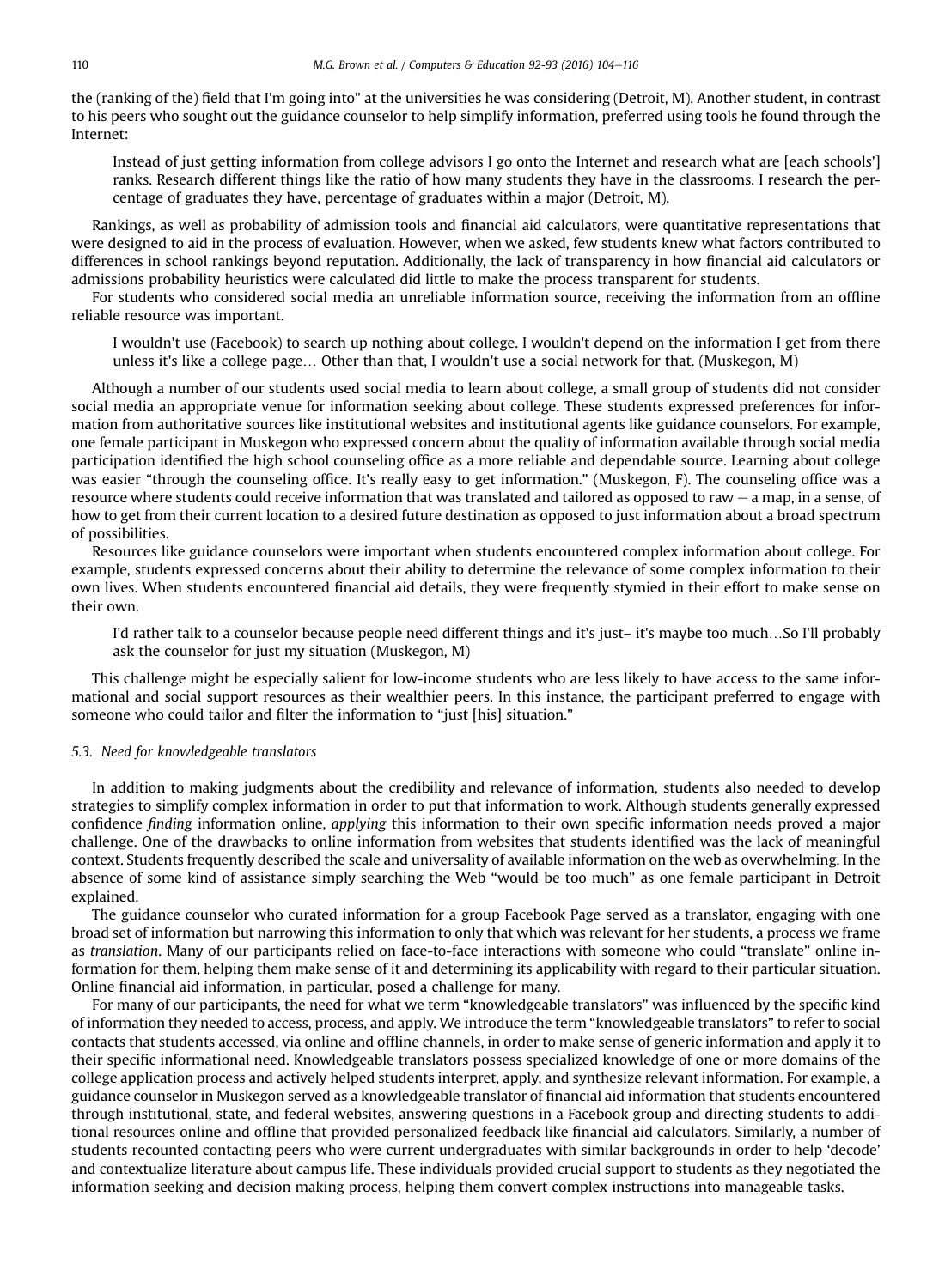Arcane information like financial aid often required more resources and different literacies in comparison to more seemingly straightforward tools like college rankings. For instance, one Muskegon student described the distinct challenges associated with accessing and evaluating different forms of information.

If I had a question about say, financial aid or about that, I would really ask (my teacher) or a counselor. And if I had questions about the school I would mostly just look up the school online and read about them, and that's what I have done in the past. (Muskegon, M)

The specific format of the information could be more or less supportive of information analysis.

For example, one female student from Muskegon described completing a Financial Aid calculator online and taking that information to his high school teacher. "They were talking about like scholarships– I don't know what it is we filled out, the FAFSA. We filled [out] those and it like showed you what scholarships you can get." This information, in isolation, was difficult to analyze. "I had to come back and ask [the teacher] about it because some of the words I didn't understand."

The assistance of a knowledgeable translator improved students' ability to make sense of information they encountered in their searches. In a similar vein, a Muskegon student expressed anxiety about making sense of the information she found online without an informed translator.

Me going on to a college website and looking, not so easy 'cause I'm not a good researcher. But asking (my counselor) and other people what they would have done is easy-ish. (Muskegon, F)

A knowledgeable translator may be able to help explicate the value and relevance of complex information. For example, a peer closer in age may have an understanding of context that is more relevant than a parent or guidance counselor. As one female participant from Muskegon noted,

Okay, my mother is like 30 something and I'd say my cousin is like in her 20s. So [my cousin and I] can relate more, and she can be like, 'Okay, I understand that your mom is going to give you advice, but look at it as I just graduated from college and I can give you more advice and more experience on what's going on and we can check this out and that out.'

The student and her cousin had a number of conversations over social media about college life despite geographic distance, taking advantage of the asynchronous nature of these tools to communicate when it was convenient. Social media made knowledgeable translators more accessible across time and distance. For this student, social media might be the conduit through which she continues to ask her cousin for help throughout her post-secondary transition. Additionally, knowledgeable translators also had the potential to be motivators, helping students make sense of information and identifying existing gaps in their knowledge that might spur future information seeking.

Students' fluent usage of social media helped them identify and engage knowledgeable translators. One Detroit student recounted conversations he had through social media with a graduate student at his 'dream school' where he learned "just because a school has a big name, doesn't mean it's right for you" (Detroit, M). This new knowledge, in turn, helped him refocus his information seeking behavior and helped him interpret the information he encountered in this next round of searching. In these ways, knowledgeable translators helped participants interpret information and apply it to their own situation, helping them craft a personalized plan, or map, for their journey to college.

## 5.4. Social media participation and networking abilities

It's all new, trying to figure out everything by myself. I've been doing a lot of it on my own, but I always find some people to refer to, like people who graduated recently from [my high school] that I keep in touch with. (Muskegon, F)

In a number of interviews students described strategies for connecting with and accessing the instrumental and social support resources available through social media. As in the above example of a student who sought out a graduate student at a particular institution, students who accessed resources via social media were able to expand the set of tools and resources available to them. Some students did not have contacts in their immediate network who were able to provide informational support, but through their online activities and information-seeking practices were able to cultivate these contacts.

For example, social media allowed our high school student participants to interact with undergraduate students, who provided a window into daily college life and thus encouraged their college aspirations. One Muskegon student described the motivational influence of observing the social media postings of peers enrolled in college. By observing his friends' success through their social media updates, the student concluded,

It's like, 'I can do it too.' You know what I mean? Like, I don't know how to say it. [Seeing their posts] makes me feel like I'm good enough to go to college too, like 'I can do this all.' (Muskegon, F)

The friends that this student observed came from the same community, and their ability to successfully navigate a postsecondary transition was motivational for her. One of the advantages of social media participation, over other forms of online information, was that information was contextualized by a student's connections. That is, a student's contacts tended to share important characteristics with the student and thus served as an important source of relevant experiences and information as well as providing an inspirational narrative.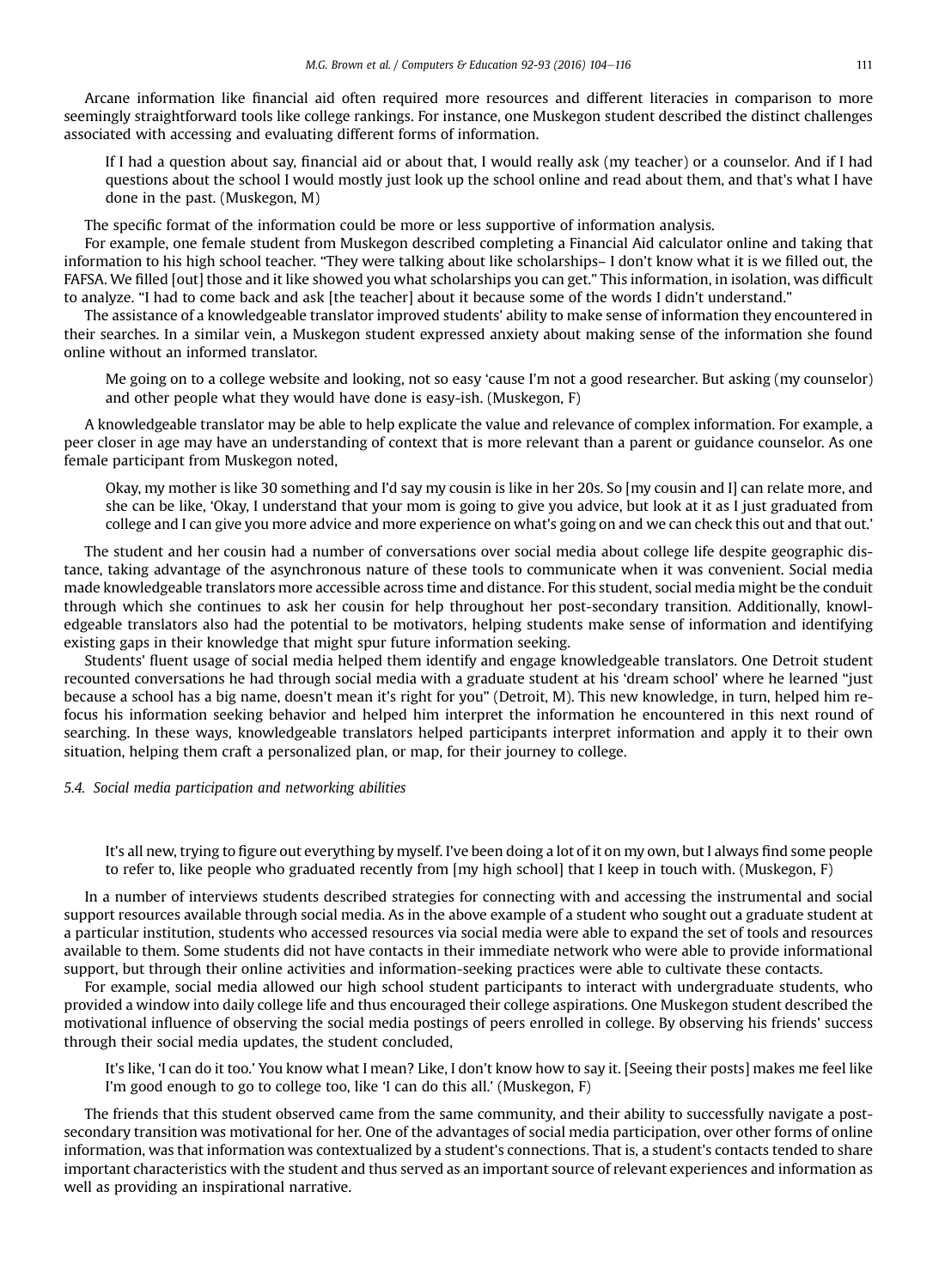While observing the undergraduate experiences of others was motivational, students also received encouragement from social media contacts when they created profiles and content that reflect their imagined post-secondary futures. Students described sharing status updates about the college-going process: "I'll make a post, 'Me and my best friend on target, we just applied to such and such.' Yeah, I'm looking at this school and I think I might go there." Posting status updates about their college plans allowed students to engage their networks in conversations about their plans, and, potentially, to learn about college. One Detroit student recounted sharing Facebook status updates about her college choice process for family and friends,

If I say, 'I really wanna go to (an institution)', they'll 'like' it. Some of them are like, 'Ooh, why (that school)?' And then I be like, "It's good, and I like that school–". (Detroit, F)

Posts about their envisioned futures often activated contacts in students' networks to provide social support and explicit encouragement about the college application process. These interactions generally involved contacts already in the students' network like family, peers, and supportive adults. One participant told us that when she posted about college her friends and family on social media would post responses such as: "Oh, I'm so proud of you," or "Congratulations!" or "Have you applied to any other colleges?" and stuff like that (Detroit, F).

Online interactions also prompted offline conversations about students' futures, allowing them to explore emerging college-going identities in multiple spaces.

I'm gonna be the first generation to go. So everybody's pro-college and everybody's so proud of everything I accomplished. Every time I come around they be like, 'So, what about this college, that college', or 'I'd seen that you posted that on Facebook'." (Detroit, F)

Sharing accomplishments through social media may have helped reinforce college-going identities for our participants, in that these posts sometimes initiated an iterative reinforcement loop. Participants used social media to share information about their activities and their future envisioned selves, triggering positive feedback and useful information from family and friends, which potentially enhanced their motivation to engage in these activities.

To say, 'I am college bound' was not sufficient to activate informational resources on social media. Many of our participants described an intermediary step where they would share information through status updates and then someone within their network would self-identify as a resource.

For example, high school seniors frequently posted their acceptance letters on social media sites as a way of sharing accomplishments with their network. According to our participants, posting acceptance letters served to reinforce selfperceptions of being college bound, in addition to communicating this information to their network. For instance, a Detroit student recounted for us a Facebook post about her recent college-related correspondence. Her Facebook post read:

Today I received a [Regional University] Letter, [another Regional University] Letter, a [Urban Flagship University] Letter, and a D3 sports scholarship offer. Laughing my ass off. I was surprised about the sports letter, but I'm gonna put in some work this [athletics] season and see what else I can get. (Detroit, F)

In some cases, participants uploaded photographs of their acceptance letters to social media sites in order to provide visual evidence of their claims:

That's what most people say, like, 'she's just lying' [or] 'No, you didn't really get accepted,' you know. But [posting a photo of the acceptance letter] is proof. That's what happens when you've got pictures and everything. You can post in on Facebook and stuff. That's proof right there. (Detroit, M)

In summary, we found that sharing news about their college aspirations and successes enabled students to locate, activate, and draw upon informational resources in their network. In some cases, they were able to share evidence of hard work (such as when they posted acceptance letters) and then receive validation of their hard work from their network. Online contacts provided emotional support and encouragement, in particular, when students' online identities reflected their college bound attitudes. Students reported that receiving informational and emotional support furthered their aspirations and fostered their motivation as they went about the process of exploring their college options.

## 6. Discussion

This study was designed to investigate how low-income and first-generation high school students used social media and other online tools to access information about college, and we found that participants reported being able to access a wide range of college-related information online. However, as our findings suggest, first generation and low-income students may be less likely to have the digital literacy skills needed to contextualize and translate this information to their own situation. Thus while access to information may be unbounded, access to the kind of knowledgeable translators that can help students make sense of and apply information is critical. Our findings suggest social media on other online communication tools could, for youth from low-income communities (many of whom will be the first generation of their families to attend college), help address the lack of embedded informational resources by connecting students with weaker ties who have relevant information and experiences to share.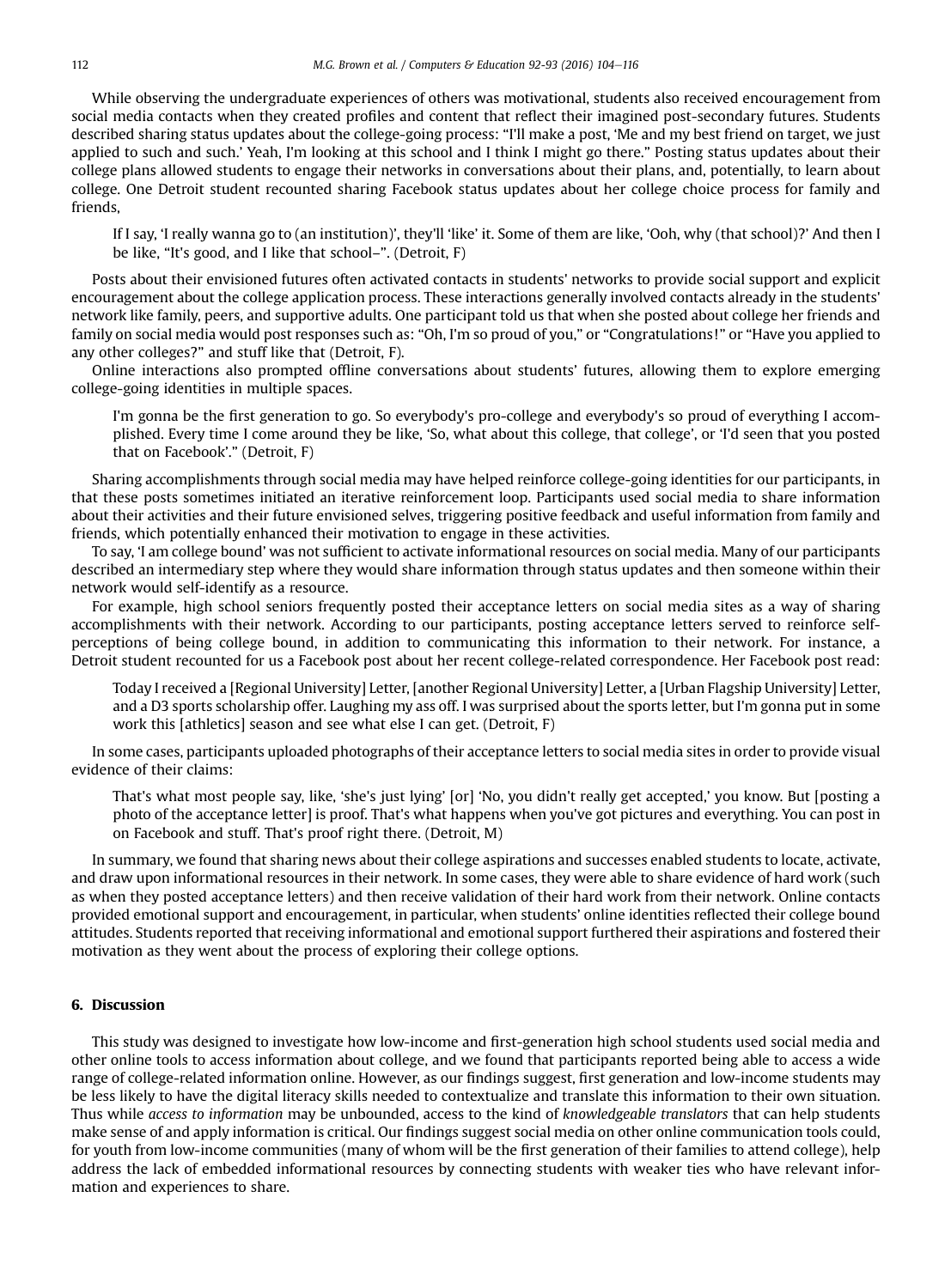Thinking about implications of our findings for school administrators and policy-makers, this work should encourage educators to explore curricular and extra-curricular experiences that will help foster the digital literacies that will allow students to more effectively access knowledgeable translators online.

Moreover, while students generally described facility with their efforts to access information through the Internet, these efforts might be stymied by policies within schools that limit students' access to online informational resources. Although some students in our dataset had access to Internet-enabled devices in their home, many expressed frustration with school policies that blocked social media sites (or Internet access in general). Students who used the Internet to learn about college while at school generally had to do so under special circumstances, such as restrictive search filters or limited time in computer labs. The kind of unstructured, exploratory usage of social media that might allow students to discover different informational resources within their network was a less common occurrence than the formal organized usage of the Internet in the classroom. The sort of interest driven learning that stems from connected participation ([Ito et al., 2013; Thomas](#page-11-0)  $\&$ [Brown, 2011](#page-11-0)) seems unlikely under these circumstances. Learning about college online is life-wide, straddling school, home, work, and community spaces. Programs, curriculum, and resources designed to promote college access, especially resources designed to be delivered online, should reflect the varied contexts in which students learn and through which they gain the support they need to make post-secondary transitions.

## 6.1. Knowledgeable translators and online information

While access to the Internet may afford students the possibility of retrieving boundless information, students relied upon their networks for critical support around helping them bound, process, interpret, and apply this information to their own circumstances and pathways. The majority of participants in our study will be first generation college students. These students were less likely to have knowledgeable translators in the home and therefore relied upon connections to individuals in their online and offline networks for translation assistance. For many of our participants, social media served as an access point to these individuals.

For information that was highly specialized, like financial aid, or idiosyncratic, like institutional admissions requirements, students capitalized on knowledgeable translators with specific content knowledge to facilitate interpretation and application. For example, one young woman in Detroit recounted online conversations with a cousin who was a recent college graduate about her college choice process. They discussed where to apply, what to expect, and they reviewed information she had found online about schools she was interested in. Of course, the composition of a student's social media network shape who will see and respond to their requests for help, and some of our participants had more translation help than others.

#### 6.2. Social media participation and learning about college

We found that social media participation facilitated participants' ability to engage with and make sense of relevant information in several ways. First, social media served as a platform for identity work  $-$  being able to claim a college-related identity and to receive reinforcement for it. For instance, students used social media to share college acceptance letters, which typically came in hard copy format. This evidence provided evidence for – or warranted ([Walther, Heide, Hamel,](#page-12-0) & [Shulman,](#page-12-0) [2009](#page-12-0)) – their claims, highlighting the fact that they were aware identity information shared online was not always accurate. Institutions might want to consider creating digital artifacts like acceptance badges that could be shared online and which would support students' identity work and foster aspirations (and institutional affinity).

Social media also enabled participants to bypass the curated impression management techniques deployed in institutional brochures and websites to get a sense of everyday life at these institutions, enabling students to draw upon the resources in their network to get an uncurated, less manufactured perspective of what college life was really like. While institutions' websites and social media accounts may have focused on similar kinds of information, such as curriculum and admissions criteria, social media connections provided students with information that was re-contextualized and in many case, more reflective of the day-to-day lived experiences of students like our participants as they navigated the college experience.

Our data suggest that, while not prevalent, colleges are also increasingly active on social media and interacting with prospective students to provide more information, clarification, and answer questions. Their social media channels, however, seemed to be detached from the formal information on the website, and a few students did not know that colleges were on social media. Importantly, students were also learning about the colleges through social media content from various student groups and athletic teams – not just the admissions department. Our findings suggest that institutions may wish to encourage formal social media channels (such as the official twitter feed) as well as informal ones (encouraging many different kinds of enrolled students to post about their experiences, perhaps using a specific hashtag to improve findability); these strategies could diversify the channels through which potential students have access to information about the institution and thus increase their chances of finding a relevant voice.

#### 6.3. Practical implications and future directions

Our findings have several pragmatic implications for intuitions of secondary and tertiary education. First, access to the Internet and social media is important. School administrators may want to consider what sites they block and which ones students are able to access during the school day. One of the high schools we visited had Internet access 'turned off' during the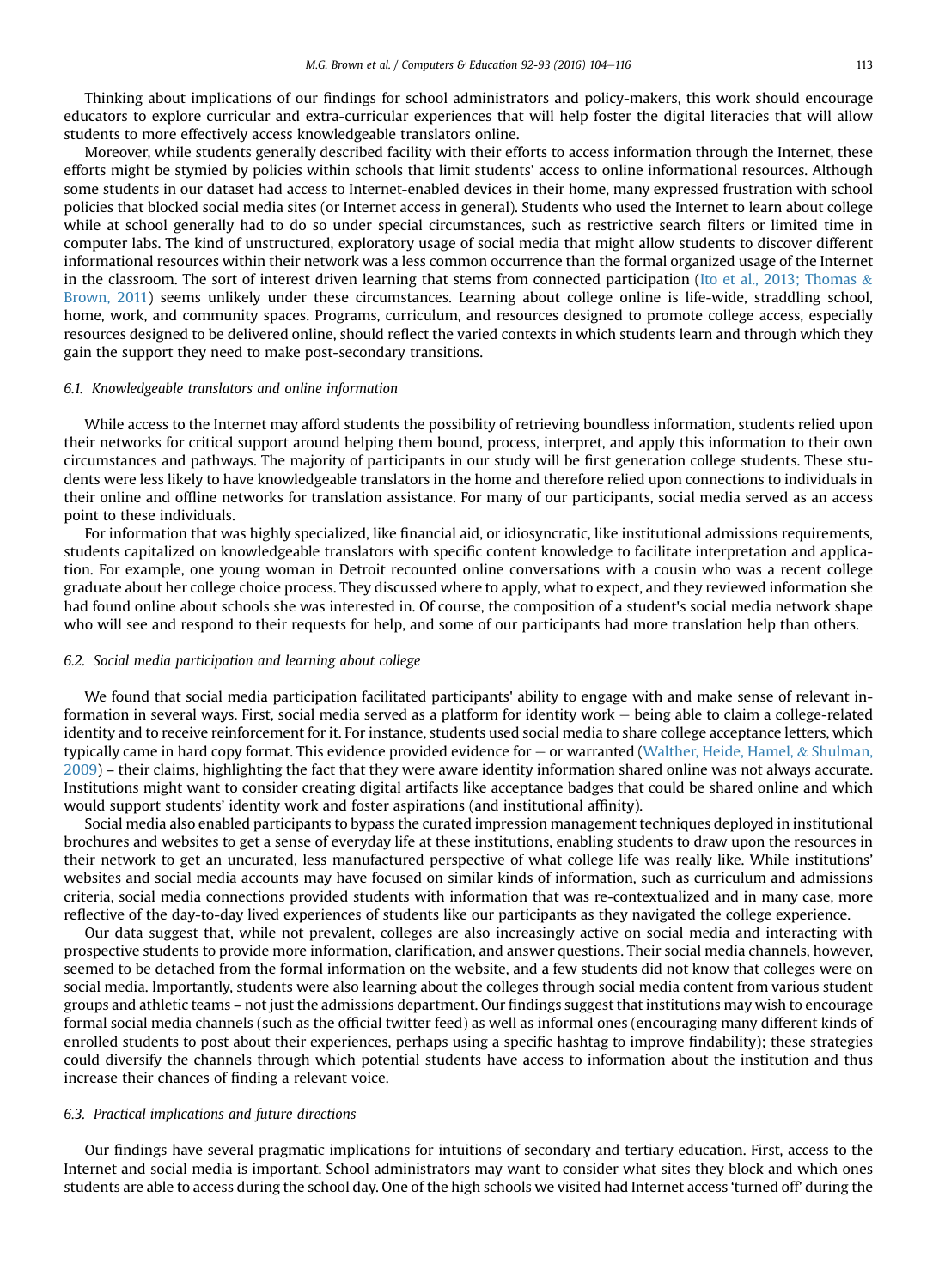school day. Such an approach potentially disconnects students from useful informational resources. Students are already doing online information gathering on their own, outside of institutional contexts, using online strategies (such as posting acceptance letters and following college-related hashtags) to capitalize on social capital opportunities in their own networks. For instance, research on adult Facebook users suggests that posting requests and questions to one's network is associated with perceptions of social capital ([Ellison, Gray, Lampe,](#page-11-0) & [Fiore, 2014](#page-11-0)); we would similarly expect that using social media for purposeful information seeking about college would have similar benefits for high school students. To summarize, educational institutions may need to support both technical access to social media and online resources as well as the development of skills to exploit their benefits.

Second, online access in and of itself is not enough. Helping students develop the digital literacy skills and strategies to reconcile complex and contradictory information takes on a pronounced importance in this context. Some students were making important life decisions based on career suggestion websites, which could be a concern if they don't have the skills to discern the validity of such sites. One way forward is to design programs and resources where formal and informal learning spaces can talk to each other. In most of the episodes that our students described, translation was supported by a knowledgeable translator attached to the school, such as a college counselor, or a student's out of school community. Imagine the transformative potential if these individuals could connect to each other, share resources, and support individual students' learning about college across contexts. Intuitively, these interactions would seem ideally suited to social media networks. Yet, none of our students identified resources that helped them connect their online and offline networks, beyond naturally occurring overlap in audiences. Although research suggests that some sites, such as Facebook, generally have high degrees of overlap between online Friend networks and offline contacts (see [boyd](#page-11-0) & [Ellison, 2007](#page-11-0)), this is less true of sites like Twitter, especially when users are purposefully accessing new content via search strategies. Connecting knowledgeable translators could enhance their interactions with an individual student. The reality is that much overlap exists between online and offline contacts-such a distinction is almost arbitrary. Software designers and educators should consider interventions for how to foster communication between knowledgeable translators that build on the affordances of online tools, where distance and time can be collapsed.

Finally, and as part of their digital literacy efforts, schools could help students realize the resources in their existing networks and provide training to help them cultivate a network that includes sources of informational and social support, such as tools that help students identify social media contacts who could be potential translators. Surfacing relevant information, such as Friends-of-Friends who have attended colleges of interact – might help students identify new people in their broader existing network that could help them with college-related information, contacts they might otherwise not consider as sources of information or support. There are also many offline "big brother/sister" programs that try to connect high school students with college students who graduated from that high school; moving some of these interactions online could broaden the pool of mentors and lower barriers to interaction. In short, both colleges and high schools might consider architecting online relationships between high school students and college students in more intentional ways in order to facilitate informational and social support exchanges.

Broadly, our findings suggests that students need formal and informal opportunities to hone the digital literacy skills and strategies that help them effectively harness extant resources during an important period of decision-making. Building resources that connect in and out of school learning, online and offline resources, and transitional experiences could improve students' ability to make sense of and apply the information they need to make effective transitions. The skills and strategies developed during the post-secondary transition could potentially become life long competencies, helping students make a variety of transitions utilizing online informational resources. Institutions can play a crucial role in helping students hone these skills in addition to providing translational help throughout the college application and adjustment process.

## 7. Limitations

Like all research endeavors, our study has some limitations that warrant mention. Our research purposefully focused on students in two low-income school districts and thus the dynamics we identify may not be true for other populations. For instance, low-income students who attend school inwealthier districts might have greater access to knowledgeable translators in their immediate environment (e.g., the parents of friends who attended college) as well as greater access to online tools.

Although we did not observe substantial differences in the literacy practices of juniors and seniors when it came to information seeking about college, there may be subtle differences in maturity and knowledge between juniors and seniors that shape students' practices. Additionally, the saliency of the issue for seniors (who were applying to college during the semester we interviewed them) may have motivated more concerted information seeking than their younger peers, subsequently leading to different practices. However, we saw no evidence of significant difference between the groups in our data with regard to their ability to access, evaluate, or apply information they found online.

To facilitate the collection of data at two different sites, data at the Detroit site was collected after the Muskegon site. As such, the interviewers were more familiar with the protocol and potentially sensitized to certain questions by the time the Detroit data was collected.

## 8. Conclusion

This study explored the skills and strategies used by students from two low-income communities to learn about, look for, and explore post-secondary options online. We were especially interested in the role of social media for helping students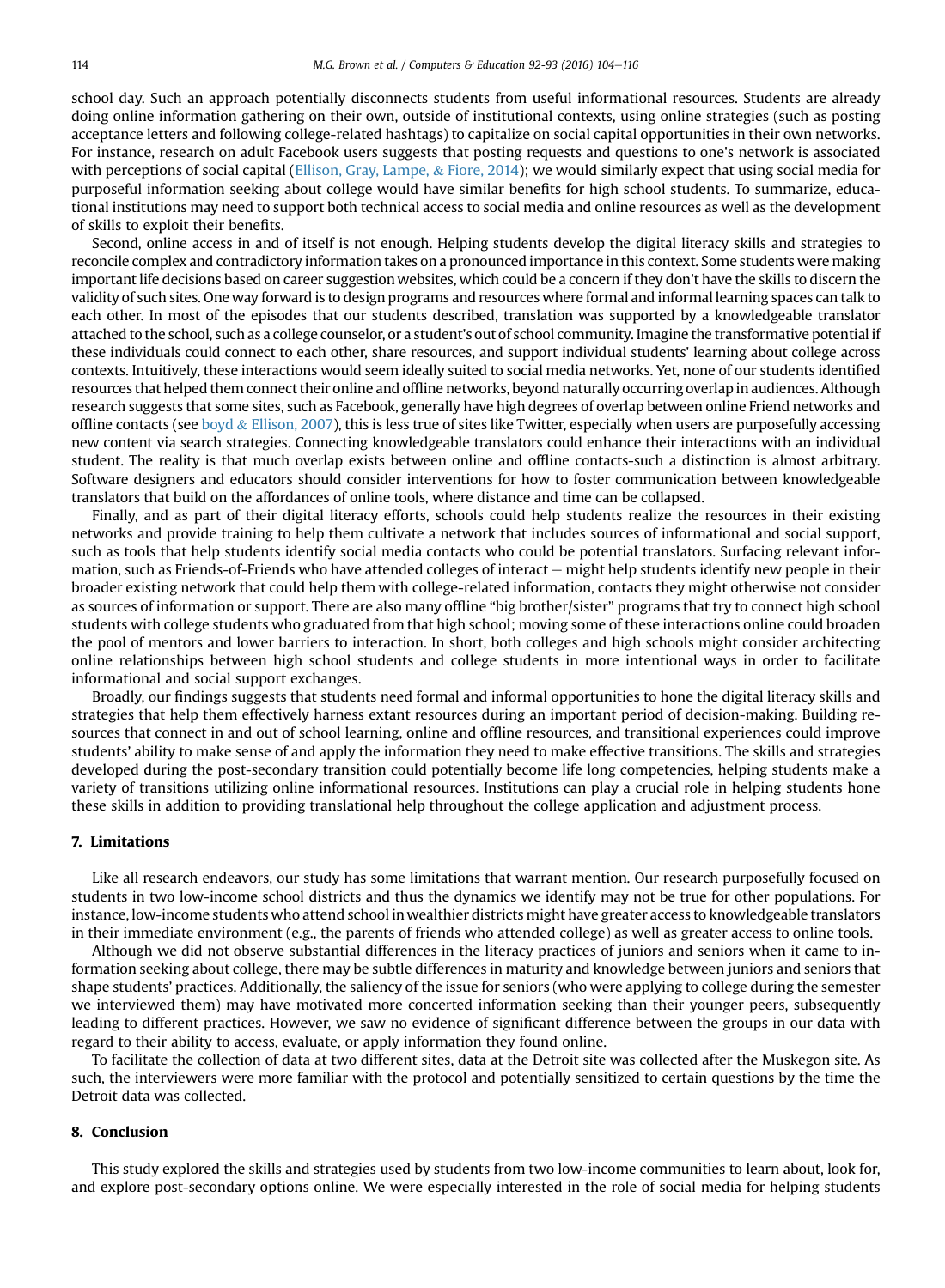<span id="page-11-0"></span>gather and process information about the college experience. Our data suggest that while participants were able to easily access information available about college life on the web, the challenge for our participants, and the potential barrier that is specific to the experiences of students from low-income communities, was the lack of easily accessible resources to help them interpret the information they encountered online. The experience of acquiring, processing, triangulating, and re-engaging with information about college was not a linear process for our participants, who had multiple entry points for learning about college both online and offline. In many cases, students' sophisticated use of information involved employing social media to access emotional support and encouragement, and to play with future college going identities.

Our study extends the emerging understanding of how digital literacy informs online participation in two important ways. First, our data suggest that students from low-income communities rely upon face-to-face and online knowledgeable translators to help take online information that is sought and encountered and apply it to their college transition process. Second, our data suggest that students' social media participation created opportunities to learn about college that were not immediately available in other contexts for these students from low-income communities. It is hoped that our findings are of interest to secondary and post-secondary educational institutions as well as researchers interested in questions of college access, information seeking activities, and adolescents' social media use.

## Acknowledgements

This research was supported by the Bill and Melinda Gates Foundation. We would like to thank Christine Greenhow, Rebecca Gray, Benjamin Gleason, Zoe Corwin, and the Michigan College Access Network for their assistance with this project. Special thanks, also, to the students, counselors, and schools that participated.

#### References

- [Ahn, J. \(2013\). What can we learn from facebook activity? Using social learning analytics to observe new media literacy skills. In](http://refhub.elsevier.com/S0360-1315(15)30050-6/sref2) Proceedings of LAK '13: The [third conference on learning analytics and knowledge. Leuven, Belgium](http://refhub.elsevier.com/S0360-1315(15)30050-6/sref2).
- [Association of College, Research Libraries,](http://refhub.elsevier.com/S0360-1315(15)30050-6/sref53) & American Library Association. (2000). [Information literacy competency standards for higher education](http://refhub.elsevier.com/S0360-1315(15)30050-6/sref53). ACRL.
- Bailey, M. J., & Dynarski, S. M. (2011). [Gains and gaps: Changing inequality in US college entry and completion \(No. w17633\)](http://refhub.elsevier.com/S0360-1315(15)30050-6/sref3). National Bureau of Economic [Research.](http://refhub.elsevier.com/S0360-1315(15)30050-6/sref3)

[Bettinger, E. P., Long, B. T., Oreopoulos, P., & Sanbonmatsu, L. \(2009\).](http://refhub.elsevier.com/S0360-1315(15)30050-6/sref4) The role of simplification and information in college decisions: Results from the H&[R Block](http://refhub.elsevier.com/S0360-1315(15)30050-6/sref4) FAFSA experiment (No. w15361)[. National Bureau of Economic Research](http://refhub.elsevier.com/S0360-1315(15)30050-6/sref4).

[Bettinger, E. P., Long, B. T., Oreopoulos, P., & Sanbonmatsu, L. \(2012\). The role of application assistance and information in college decisions: results from the](http://refhub.elsevier.com/S0360-1315(15)30050-6/sref5) [H](http://refhub.elsevier.com/S0360-1315(15)30050-6/sref5)&R block FAFSA Experiment. [The Quarterly Journal of Economics, 127](http://refhub.elsevier.com/S0360-1315(15)30050-6/sref5)(3), 1205-[1242.](http://refhub.elsevier.com/S0360-1315(15)30050-6/sref5)

- Bourdieu, P. (2005). [Habitus. Habitus: a sense of place, 2](http://refhub.elsevier.com/S0360-1315(15)30050-6/sref6) pp.  $(43-49)$ .
- [boyd, d., & Ellison, N. B. \(2007\). Social network sites: de](http://refhub.elsevier.com/S0360-1315(15)30050-6/sref1)finition, history, and scholarship. Journal of Computer-Mediated Communication, 13(1), 210-[230](http://refhub.elsevier.com/S0360-1315(15)30050-6/sref1).

Brinkman, S., Gibson, K., & Presnell, J. (2013). When the helicopters are silent: the information seeking strategies of first-generation college students. In Proceeding of the annual meeting of the association of college and research Libraries. Retrieved from [http://www.ala.org/acrl/sites/ala.org.acrl/](http://www.ala.org/acrl/sites/ala.org.acrl/files/content/conferences/confsandpreconfs/2013/papers/BrinkmanGibsonPresnell_When.pdf%20on%20November%205,%202014)files/ [content/conferences/confsandpreconfs/2013/papers/BrinkmanGibsonPresnell\\_When.pdf on November 5, 2014.](http://www.ala.org/acrl/sites/ala.org.acrl/files/content/conferences/confsandpreconfs/2013/papers/BrinkmanGibsonPresnell_When.pdf%20on%20November%205,%202014)

- Carnevale, A. P., & Strohl, J. (2010). [How increasing college access is increasing inequality, and what to do about it. Rewarding strivers: Helping low-income](http://refhub.elsevier.com/S0360-1315(15)30050-6/sref8) [students succeed in college](http://refhub.elsevier.com/S0360-1315(15)30050-6/sref8) (pp. 71-[183\).](http://refhub.elsevier.com/S0360-1315(15)30050-6/sref8)
- [Coiro, J., Knobel, M., Lankshear, C., & Leu, D. J. \(2008\). Central issues in new literacies and new literacies research. In](http://refhub.elsevier.com/S0360-1315(15)30050-6/sref9) Handbook of Research on New literacies  $(pp. 1-21)$  $(pp. 1-21)$ .
- [Conley, D., & Seburn, M. \(2014\). Transition readiness: making the shift from high school to college in a social media world. In W. G. Tierney, Z. B. Corwin, T.](http://refhub.elsevier.com/S0360-1315(15)30050-6/sref10) Fullerton, & G. Ragusa (Eds.), [Postsecondary play: The role of games and social media in higher education](http://refhub.elsevier.com/S0360-1315(15)30050-6/sref10). Baltimore, MD: John Hopkins University Press. Cooper, J., & Weaver, K. D. (2003). [Gender and computers: Understanding the digital divide](http://refhub.elsevier.com/S0360-1315(15)30050-6/sref11). Psychology Press.
- [DesJardins, S. L., & Toutkoushian, R. K. \(2005\). Are students really rational? the development of rational thought and its application to student choice. In](http://refhub.elsevier.com/S0360-1315(15)30050-6/sref12) [Higher education: Handbook of theory and research](http://refhub.elsevier.com/S0360-1315(15)30050-6/sref12). Netherlands: Springer.
- Detroit Public Schools. (2014). School reports and guides. Retrieved from [http://detroit.k12.mi.us/schools/on November 11, 2014](http://detroit.k12.mi.us/schools/on%20November%2011,%202014).
- [DiMaggio, P., Hargittai, E., Celeste, C., & Shafer, S. \(2004\). Digital inequality: from unequal access to differentiated use. In K. M. Neckerman \(Ed.\),](http://refhub.elsevier.com/S0360-1315(15)30050-6/sref14) Social [inequality](http://refhub.elsevier.com/S0360-1315(15)30050-6/sref14) (pp. 355-[400\). New York, NY: Russell Sage Foundation](http://refhub.elsevier.com/S0360-1315(15)30050-6/sref14).
- [Ellison, N. B., Gray, R., Lampe, C., & Fiore, A. T. \(2014\). Social capital and resource requests on Facebook.](http://refhub.elsevier.com/S0360-1315(15)30050-6/sref15) New Media & [Society, 16](http://refhub.elsevier.com/S0360-1315(15)30050-6/sref15)(7), 1104-[1121.](http://refhub.elsevier.com/S0360-1315(15)30050-6/sref15)
- [Eynon, R., & Malmberg, L. E. \(2011\). A typology of young people's Internet use: Implications for education.](http://refhub.elsevier.com/S0360-1315(15)30050-6/sref16) Computers & [Education, 56](http://refhub.elsevier.com/S0360-1315(15)30050-6/sref16)(3), 585–[595.](http://refhub.elsevier.com/S0360-1315(15)30050-6/sref16)
- Gildersleeve, R. E. (2010). [Fracturing opportunity: Mexican migrant students](http://refhub.elsevier.com/S0360-1315(15)30050-6/sref17) & college-going literacy [\(Vol. 362\). Peter Lang.](http://refhub.elsevier.com/S0360-1315(15)30050-6/sref17)
- [Greenhow, C., & Gleason, B. \(2012, October\). Twitteracy: tweeting as a new literacy practice.](http://refhub.elsevier.com/S0360-1315(15)30050-6/sref18) The Educational Forum, 76(4) (Taylor & [Francis Group\).](http://refhub.elsevier.com/S0360-1315(15)30050-6/sref18)
- [Greenhow, C., & Robelia, B. \(2009\). Old communication, new literacies: social network sites as social learning resources.](http://refhub.elsevier.com/S0360-1315(15)30050-6/sref19) Journal of Computer-Mediated [Communication, 14](http://refhub.elsevier.com/S0360-1315(15)30050-6/sref19)(4), 1130-[1161.](http://refhub.elsevier.com/S0360-1315(15)30050-6/sref19)
- [Hargittai, E. \(2010\). Digital na \(t\) ives? Variation in Internet skills and uses among members of the](http://refhub.elsevier.com/S0360-1315(15)30050-6/sref20) "net generation"\*. Sociological Inquiry, 80(1), 92–[113.](http://refhub.elsevier.com/S0360-1315(15)30050-6/sref20)

[Hargittai, E., & Hinnant, A. \(2008\). Digital inequality differences in young adults' use of the internet.](http://refhub.elsevier.com/S0360-1315(15)30050-6/sref21) Communication Research, 35(5), 602-[621.](http://refhub.elsevier.com/S0360-1315(15)30050-6/sref21) [Hartley, M., & Morphew, C. C. \(2008\). What's being sold and to what end?: a content analysis of college viewbooks.](http://refhub.elsevier.com/S0360-1315(15)30050-6/sref22) The Journal of Higher Education, 79(6),

[671](http://refhub.elsevier.com/S0360-1315(15)30050-6/sref22)-[691.](http://refhub.elsevier.com/S0360-1315(15)30050-6/sref22) Hossler, D., Schmit, J., & Vesper, N. (1999). [Going to college: How social, economic, and educational factors in](http://refhub.elsevier.com/S0360-1315(15)30050-6/sref54)fluence the decisions students make. JHU Press.

[Hoxby, C. M., & Avery, C. \(2012\).](http://refhub.elsevier.com/S0360-1315(15)30050-6/sref23) The missing" [one-offs](http://refhub.elsevier.com/S0360-1315(15)30050-6/sref23)"[: The hidden supply of high-achieving, low income students \(No. w18586\)](http://refhub.elsevier.com/S0360-1315(15)30050-6/sref23). National Bureau of Economic [Research.](http://refhub.elsevier.com/S0360-1315(15)30050-6/sref23)

Hoxby, C., & Turner, S. (2013). [Expanding college opportunities for high-achieving, low income students](http://refhub.elsevier.com/S0360-1315(15)30050-6/sref24) (pp. 12-[014\). Stanford Institute for Economic Policy](http://refhub.elsevier.com/S0360-1315(15)30050-6/sref24) [Research Discussion Paper.](http://refhub.elsevier.com/S0360-1315(15)30050-6/sref24)

- [Ingram, D. D., Parker, J. D., Schenker, N., Weed, J. A., Hamilton, B., & Arias, E. \(2014\). United States census 2000 population with bridged race categories.](http://refhub.elsevier.com/S0360-1315(15)30050-6/sref25) Vital [and Health Statistics, 135](http://refhub.elsevier.com/S0360-1315(15)30050-6/sref25), 1-[55. Series 2.](http://refhub.elsevier.com/S0360-1315(15)30050-6/sref25)
- [Ito, M., Gutierrez, K., Livingstone, S., Penuel, B., Rhodes, J., Salen, K., & Watkins, S. C. \(2013\).](http://refhub.elsevier.com/S0360-1315(15)30050-6/sref26) Connected learning: an agenda for research and design. Digital [Media and Learning Research Hub.](http://refhub.elsevier.com/S0360-1315(15)30050-6/sref26)

Jenkins, H. (2006). [Convergence culture: Where old and new media collide](http://refhub.elsevier.com/S0360-1315(15)30050-6/sref27). NYU press.

[Johnston, B., & Webber, S. \(2003\). Information literacy in higher education: a review and case study.](http://refhub.elsevier.com/S0360-1315(15)30050-6/sref28) Studies in Higher Education, 28(3), 335-[352](http://refhub.elsevier.com/S0360-1315(15)30050-6/sref28).

[Junco, R., Merson, D., & Salter, D. W. \(2010\). The effect of gender, ethnicity, and income on college students' use of communication technologies.](http://refhub.elsevier.com/S0360-1315(15)30050-6/sref29) [CyberPsychology, Behavior, and Social Networking, 13](http://refhub.elsevier.com/S0360-1315(15)30050-6/sref29)(6), 619-[627.](http://refhub.elsevier.com/S0360-1315(15)30050-6/sref29)